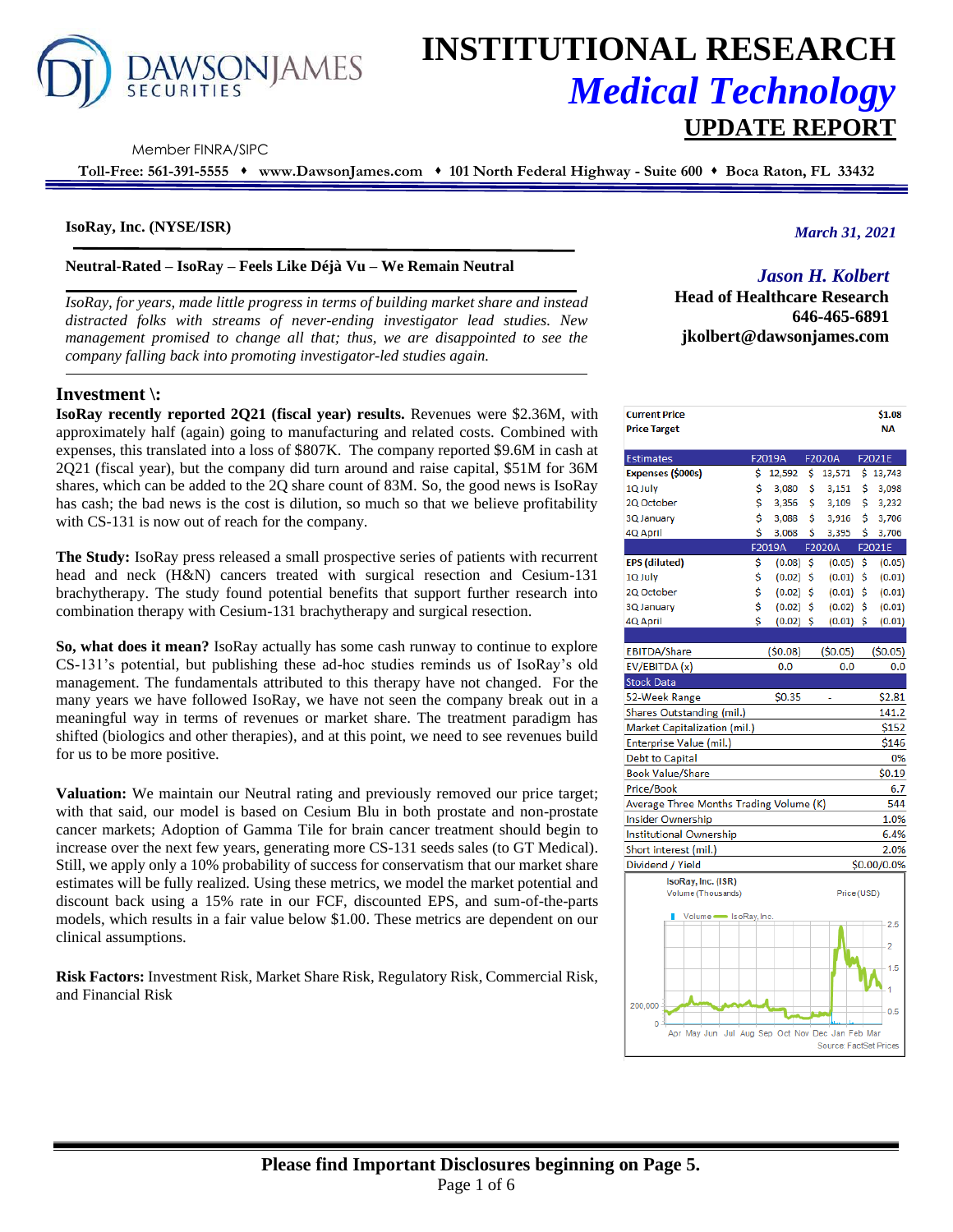

## **VALUATION**

We see IsoRay as an established company that has an approved product that is being commercialized. Revenue today is small at just \$10M annually and has struggled to grow at any significant rate. We have been "liberal" with a 15% risk rate. Typically for early stage companies with no approved products that possess a lot of clinical risks, we use a 30% risk rate, and for established companies with more predictable revenues and typically cash flow positive, we apply a 10% risk rate. We model the company's revenues (and expenses) out to 2030. We consider the need to raise capital, and as such, we use a future projected share count. We then apply these metrics to our free cash flow to the firm (FCFF), discounted earnings (dEPS) and the sum of the parts (SOP) models, which are equal weighted, averaged and rounded to the nearest whole number. The current valuation suggests a fair value below \$1.00. As such, we are Neutral rated.

## **Exhibit 1. FCFF Model**

Average \$ 0.4

|                                | Price Target \$ | 0.4  |                          |                          |          |                          |          |                          |       |       |        |        |        |        |          |
|--------------------------------|-----------------|------|--------------------------|--------------------------|----------|--------------------------|----------|--------------------------|-------|-------|--------|--------|--------|--------|----------|
|                                | Year            | 2021 |                          |                          |          |                          |          |                          |       |       |        |        |        |        |          |
|                                |                 |      |                          |                          |          |                          |          |                          |       |       |        |        |        |        |          |
| DCF Valuation Using FCF (mln): |                 |      |                          |                          |          |                          |          |                          |       |       |        |        |        |        |          |
| units ('000)                   |                 |      | 2018A                    | 2019E                    | 2020E    | 2021E                    | 2022E    | 2023E                    | 2024E | 2025E | 2026E  | 2027E  | 2028E  | 2029E  | 2030E    |
| EBIT                           |                 |      | (6,700)                  | (5,278)                  | (3,861)  | (4, 100)                 | (1,590)  | 1,671                    | 4,668 | 8,162 | 12,180 | 16,339 | 20,953 | 22,860 | 24,405   |
| <b>Tax Rate</b>                |                 |      | 0%                       | 0%                       | 0%       | 6%                       | 9%       | 11%                      | 14%   | 16%   | 17%    | 18%    | 19%    | 25%    | 29%      |
| $EBIT(1-t)$                    |                 |      | (6,700)                  | (5,278)                  | (3,850)  | (3,860)                  | (1, 447) | 1,487                    | 4,014 | 6,856 | 10,109 | 13,398 | 16,972 | 17,123 | 17,298   |
| CapEx                          |                 |      | $\overline{\phantom{a}}$ | $\overline{\phantom{a}}$ | ٠        |                          |          | $\overline{\phantom{a}}$ |       |       |        |        |        |        |          |
| Depreciation                   |                 |      | $\overline{\phantom{a}}$ | $\overline{\phantom{a}}$ | ٠        | $\overline{\phantom{a}}$ |          |                          |       |       |        |        |        |        | ٠        |
| Change in NWC                  |                 |      |                          |                          |          |                          |          |                          |       |       |        |        |        |        |          |
| <b>FCF</b>                     |                 |      | (6,700)                  | (5,278)                  | (3,850)  | (3,860)                  | (1, 447) | 1,487                    | 4,014 | 6,856 | 10,109 | 13,398 | 16,972 | 17,123 | 17,298   |
| PV of FCF                      |                 |      | (10, 190)                | (6,980)                  | (4, 428) | (3,860)                  | (1,258)  | 1,124                    | 2,639 | 3,920 | 5,026  | 5,792  | 6,380  | 5,597  | 4,917.24 |
| Discount Rate                  |                 |      | 15%                      |                          |          |                          |          |                          |       |       |        |        |        |        |          |
| Long Term Growth Rate          |                 |      | 1%                       |                          |          |                          |          |                          |       |       |        |        |        |        |          |
| <b>Terminal Cash Flow</b>      |                 |      | 124,794                  |                          |          |                          |          |                          |       |       |        |        |        |        |          |
| Terminal Value YE2030          |                 |      | 35,474                   |                          |          |                          |          |                          |       |       |        |        |        |        |          |
| <b>NPV</b>                     |                 |      | 65,754                   |                          |          |                          |          |                          |       |       |        |        |        |        |          |
| NPV-Debt                       |                 |      | $\sim$                   |                          |          |                          |          |                          |       |       |        |        |        |        |          |
| Shares out (thousands)         |                 |      | 160,771                  | 2030E                    |          |                          |          |                          |       |       |        |        |        |        |          |
| NPV Per Share                  |                 | s    | 0.4                      |                          |          |                          |          |                          |       |       |        |        |        |        |          |

*Source: Dawson James estimates, company reports.*

#### **Exhibit 2. Discounted EPS Model**

| <b>NPV</b>              | \$. | 0.31 |
|-------------------------|-----|------|
| Selected Year EPS       | \$. | 0.11 |
| <b>IDiscount Factor</b> |     | 15%  |
| Earnings Multiple       |     | 10   |
| Year of EPS             |     | 2030 |
| Current Year            |     | 2021 |

| Current Year<br>Year of EPS | 2021<br>2030 |                 | Discount Rate and Earnings Multiple Varies, Year is Constant |        |        |        |        |             |      |  |  |
|-----------------------------|--------------|-----------------|--------------------------------------------------------------|--------|--------|--------|--------|-------------|------|--|--|
|                             |              |                 | 2030 EPS                                                     |        |        |        |        |             |      |  |  |
| Earnings Multiple           | 10           |                 |                                                              | 5%     | 10%    | 15%    | 20%    | 25%         | 30%  |  |  |
|                             |              | Earnings        |                                                              |        |        |        |        |             |      |  |  |
| Discount Factor             | 15%          | <b>Multiple</b> |                                                              | \$0.25 | \$0.16 | \$0.10 | \$0.07 | $$0.04$ \$  | 0.03 |  |  |
| Selected Year EPS           | \$<br>0.11   |                 |                                                              | \$0.62 | \$0.39 | \$0.25 | \$0.16 | $$0.11$ \$  | 0.07 |  |  |
| <b>NPV</b>                  | 0.31         |                 | 10                                                           | \$1.24 | \$0.78 | \$0.50 | \$0.33 | \$0.22\$    | 0.15 |  |  |
|                             |              |                 | 15                                                           | \$1.86 | \$1.17 | \$0.75 | \$0.49 | $$0.33$$ \$ | 0.22 |  |  |
|                             |              |                 | 20                                                           | \$2.48 | \$1.56 | \$1.00 | \$0.65 | \$0.43\$    | 0.29 |  |  |
|                             |              |                 | 25 <sub>l</sub>                                              | \$3.10 | \$1.95 | \$1.25 | \$0.82 | $$0.54$ \$  | 0.37 |  |  |
|                             |              |                 | 30                                                           | \$3.72 | \$2.34 | \$1.50 | \$0.98 | $$0.65$ \$  | 0.44 |  |  |
|                             |              |                 | 35                                                           | \$4.34 | \$2.73 | \$1.75 | \$1.14 | $$0.76$ \$  | 0.51 |  |  |

 *Source: Dawson James estimates*

#### **Exhibit 3. Sum of the Parts Model**

| IsoRay, Inc.                 | LT Gr | Discount Rate Yrs, to Peak Mkt |                | Peak Sales MM's<br>% Success |      | <b>NPV</b> |
|------------------------------|-------|--------------------------------|----------------|------------------------------|------|------------|
| CS-131 (Prostate cancer)     | $1\%$ | 15%                            | 6              | 100%                         | \$45 | \$323      |
| <b>NPV</b>                   |       |                                |                |                              |      | \$0.26     |
| CS-131 (non-prostate cancer) | 1%    | 15%                            | 6              | 100%                         | \$1  | \$10       |
| <b>NPV</b>                   |       |                                |                |                              |      | \$0.01     |
| GammaTile                    | 1%    | 30%                            | $\overline{3}$ | 50%                          | \$86 | \$297      |
| <b>NPV</b>                   |       |                                |                |                              |      | \$0.13     |
| <b>Net Margin</b>            |       |                                |                |                              |      | 30%        |
| MM Shrs OS (2028E)           |       |                                |                |                              |      | 161        |
| Total                        |       |                                |                |                              |      | \$0.4      |

*Source: Dawson James estimates*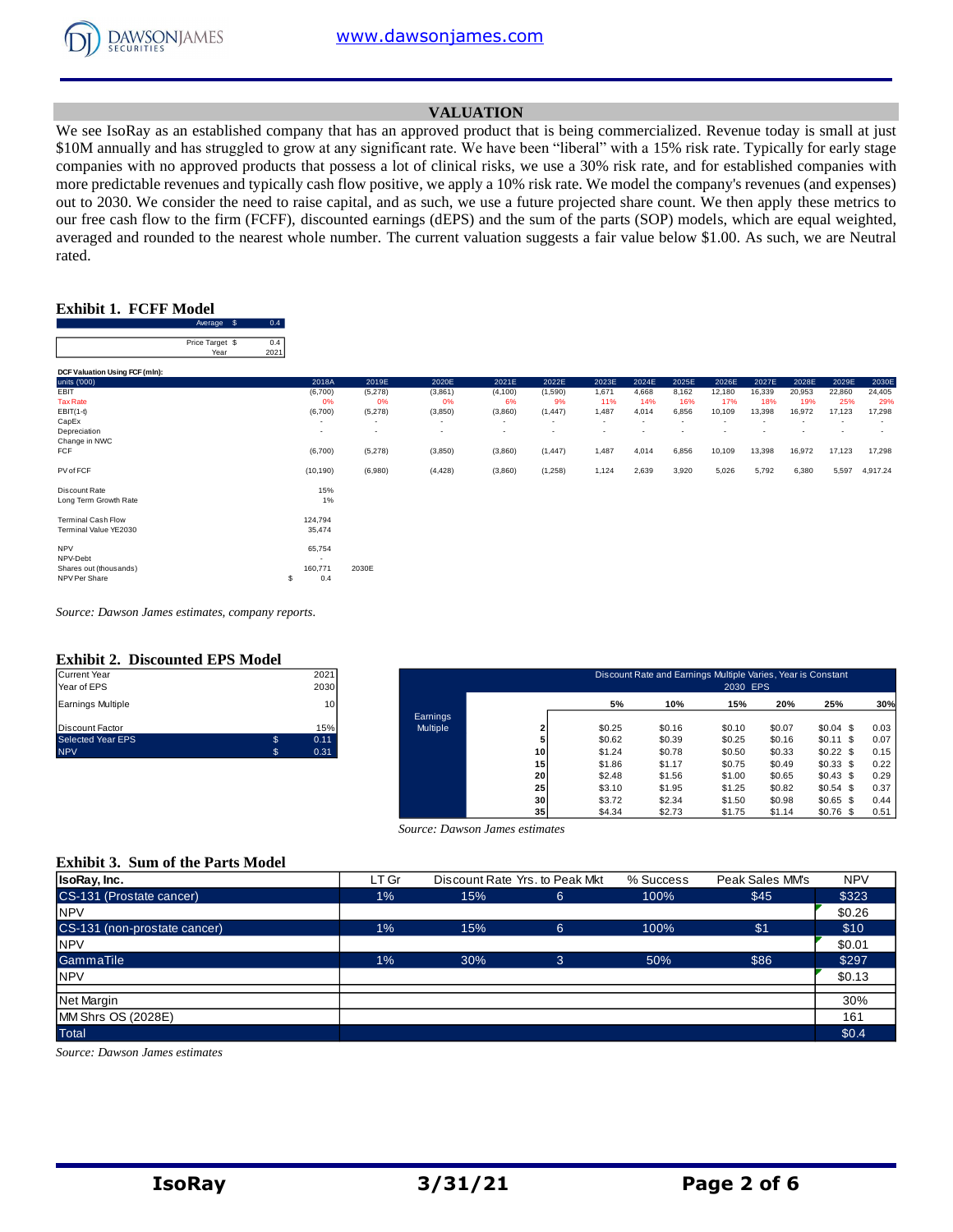

#### **Risk Analysis:**

**Investment Risk**: IsoRay is a small capital company, which can translate into high volatility and risk for investors. The company's revenues depend on one product with multiple applications. Prostate cancer treatment accounted for greater than three-fourths of product sales, and the prostate cancer market has been declining.

**Market Share Risk.** IsoRay faces well-entrenched competition within the brachytherapy marketplace as well as outside the marketplace from well-capitalized large pharma and biotechnology companies.

**Regulatory Risk**: Barium is the main raw material used to make Cesium-131. IsoRay relies heavily on the production of Barium. The main supplier of Cesium-131 is in Russia, so the majority of the production of Cesium is dependent on U.S. - Russian relations. The manufacturing facilities all need to pass certain standards of operation in order to be functionally running.

**Commercial Risk**: End consumers may believe that there is a lack of product doses for Cesium 131, and radiation therapy represents a complication for some providers.

**Financial Risk**: IsoRay is likely to have additional capital raises before the company can be self-sustaining.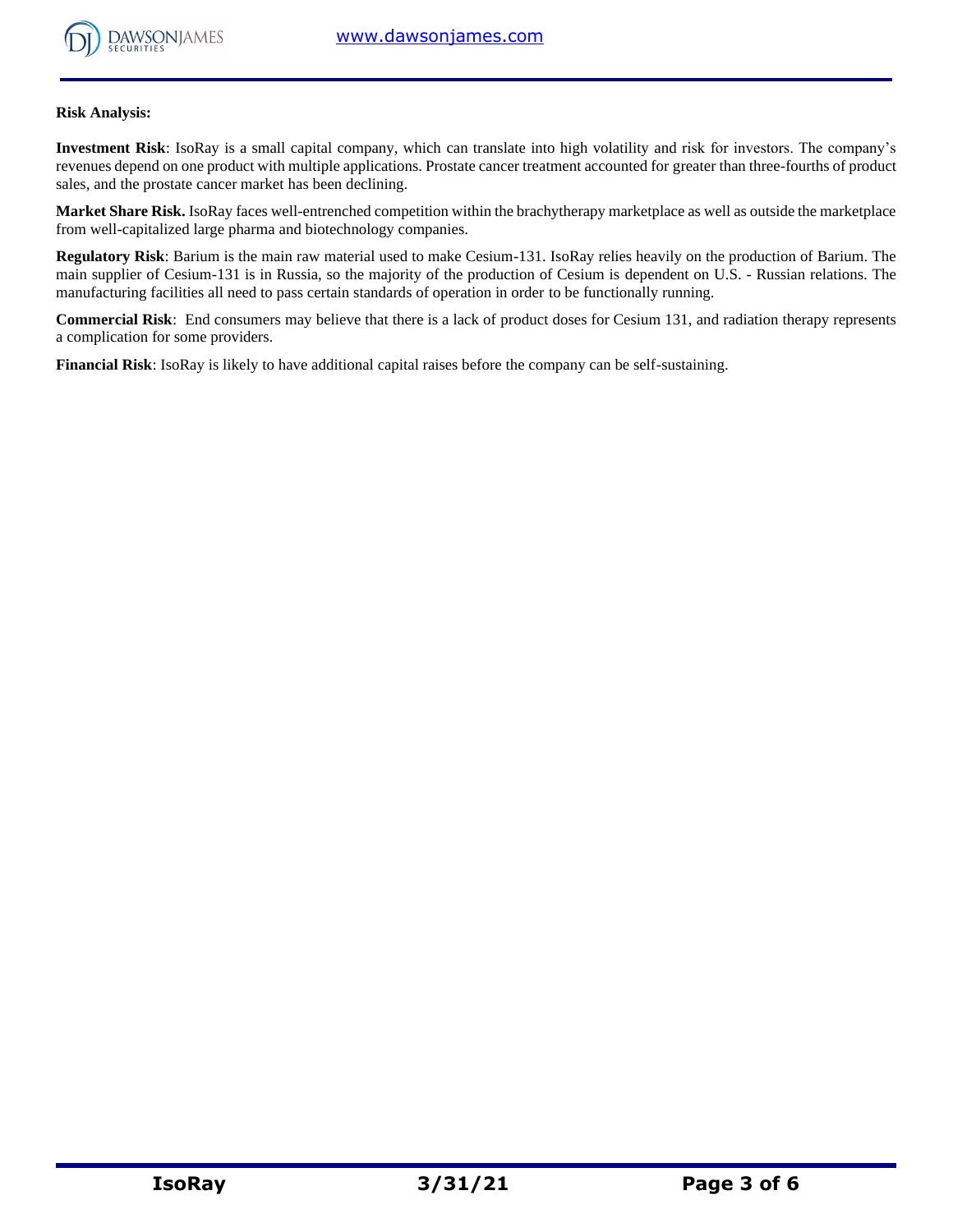

# **Exhibit 4. Income Statement**

| IsoRay™ Medical, Inc.: Income Statement (\$000)      | 6.2017          | 6.2018  | 6.2019   | 6.2020         | <b>July-Sept</b> | Oct-Dec | Jan-Mar  | Apr-Jun  | 6.2021   | 6.2022   | 6.2023  | 6.2024  | 6.2025  | 6.2026  | 6.2027  | 6.2028  | 6.2029  | 6.2030  |
|------------------------------------------------------|-----------------|---------|----------|----------------|------------------|---------|----------|----------|----------|----------|---------|---------|---------|---------|---------|---------|---------|---------|
| IsoRay™ Medical, Inc.: YE Jun 30                     | 2017A           | 2018A   | 2019A    | 2020A          | 1Q21A            | 2Q21A   | 3Q21E    | 4Q21E    | 2021E    | 2022E    | 2023E   | 2024E   | 2025E   | 2026E   | 2027E   | 2028E   | 2029E   | 2030E   |
| Cs-131 Prostate Cancer                               | 4.761           | 5.369   | 5,252    | 6,927          | 1,930            | 1,909   | 2,000    | 2,000    | 7,839    | 9,882    | 14,515  | 18,712  | 23.490  | 28,881  | 34.914  | 41,621  | 43.419  | 45,206  |
| Cs-131 Seeds (non-prostate - non-brain)              |                 | 506     | 1,162    | 1.703          | 300              | 300     | 300      | 300      | 1,200    | 1,224    | 1.248   | 1,273   | 1.299   | 1,325   | 1,351   | 1.378   | 1.406   | 1,434   |
| Gamma Tile                                           |                 |         | 224      | 1,050          | 154              | 150     | 150      | 150      | 604      | 2,375    | 3,028   | 3,706   | 4.410   | 5,141   | 5,899   | 6,685   | 7,501   | 8,625   |
| <b>Total Product Sales</b>                           | 4.761           | 5.923   | 7,314    | 9,680          | 2.384            | 2.359   | 2.450    | 2.450    | 9,643    | 13,481   | 18.791  | 23,691  | 29.199  | 35.346  | 42,164  | 49.685  | 52.326  | 55.265  |
| <b>Expenses</b>                                      |                 |         |          |                |                  |         |          |          |          |          |         |         |         |         |         |         |         |         |
| Cost of product sales (prostate)                     | 3,923           | 3.790   | 3,808    | 4,733          | 1,100            | 2,321   | 1,396    | 1,396    | 6,214    | 5,257    | 6,953   | 8,529   | 10,220  | 12,018  | 14,336  | 16,893  | 17,267  | 18,238  |
| COGS % of revenue                                    | 82%             | 68%     | 64%      | 49%            | 57%              | 57%     | 57%      | 57%      | 64%      | 39%      | 37%     | 36%     | 35%     | 34%     | 34%     | 34%     | 33%     | 33%     |
| Cost of product sales (non-prostate)                 |                 | 291     | 459      | 311            | 38               |         | 90       | 90       | 361      | 720      | 855     | 996     | 1,142   | 1,293   | 1,450   | 1,613   | 1,781   | 2,012   |
| COGS % of revenue                                    | 20 <sup>6</sup> |         | 28%      | 20%            | 25%              | 20%     | 20%      | 20%      | 20%      | 20%      | 20%     | 20%     | 20%     | 20%     | 20%     | 20%     | 20%     | 20%     |
| Sales and marketing expenses                         | 2,310           | 2.660   | 2.679    | 2.976          | 581              |         | 759      | 759      | 3.036    | 3.096    | 3.158   | 3.221   | 3.286   | 3,351   | 3.418   | 3.487   | 3.557   | 3,628   |
| S&M% of revenue                                      |                 |         |          |                |                  |         |          |          |          |          |         |         |         |         |         |         |         |         |
| General and administrative expenses                  | 3,918           | 4.165   | 4.172    | 4.571          | 1.067            | 619     | 1.166    | 1,166    | 4.662    | 4.756    | 4,851   | 4.948   | 5.047   | 5.148   | 5,251   | 5.356   | 5.463   | 5,572   |
| G&A% of revenue                                      |                 |         |          |                |                  |         |          |          |          |          |         |         |         |         |         |         |         |         |
| Research and development                             | 965             | 1.746   | 1.474    | 1.126          | 312              | 292     | 296      | 296      | 1,182    | 1.241    | 1.303   | 1.330   | 1.343   | 1,356   | 1.370   | 1.384   | 1.397   | 1,411   |
| R&D % of revenue                                     |                 |         |          |                |                  |         |          |          |          |          |         |         |         |         |         |         |         |         |
|                                                      | (48)            |         |          | (73)           |                  |         |          |          |          |          |         |         |         |         |         |         |         |         |
| <b>Stk Optn's</b>                                    |                 |         |          |                |                  |         |          |          |          |          |         |         |         |         |         |         |         |         |
| Non-GAAP, Adj                                        |                 |         |          |                |                  |         |          |          |          |          |         |         |         |         |         |         |         |         |
| <b>Total Expenses</b>                                | 11.068          | 12.652  | 12.592   | 13.571         | 3.098            | 3.232   | 3.706    | 3.706    | 13.743   | 15.070   | 17.120  | 19.023  | 21.037  | 23.166  | 25.825  | 28.732  | 29.466  | 30,860  |
| Operating income (Loss)                              | (6, 307)        | (6.729) | (5,278)  | (3,891)        | (714)            | (873)   | (1, 256) | (1, 256) | (4, 100) | (1,590)  | 1.671   | 4.668   | 8.162   | 12.180  | 16.339  | 20.953  | 22,860  | 24,405  |
| Interest income                                      | 117             | 29      |          | 30             |                  | 5       |          |          |          |          |         |         |         |         |         |         |         |         |
| Change in fair value of warrant derivative liability | 27              |         |          |                |                  |         |          |          |          |          |         |         |         |         |         |         |         |         |
| Financing and interest expense                       |                 |         |          |                |                  |         |          |          |          |          |         |         |         |         |         |         |         |         |
| <b>Total other income</b>                            | 144             | 29      |          | 30             |                  | -5      |          |          |          |          |         |         |         |         |         |         |         |         |
| <b>Pretax Income</b>                                 | (6, 163)        | (6.700) | (5, 278) | (3,861)        | (713)            | (868)   | (1.256)  | (1.256)  | (4, 100) | (1,590)  | 1,671   | 4.668   | 8.162   | 12.180  | 16.339  | 20.953  | 22.860  | 24,405  |
| Income Tax Benefit (Provision)                       |                 |         |          | (11)           | (3)              | (61)    | (88)     | (88)     | (240)    | (143)    | 184     | 653     | 1,306   | 2.071   | 2,941   | 3,981   | 5.737   | 7,107   |
| <b>Tax Rate</b>                                      |                 |         |          | 0 <sup>9</sup> | 7%               | 7%      | 7%       | 7%       | 6%       |          | 119     | 14%     | 16%     | 17%     | 18%     | 19%     | 25%     | 29%     |
| <b>GAAP Net Income (loss)</b>                        | (6, 166)        | (6,711) | (5.278)  | (3,872)        | (716)            | (807)   | (1, 168) | (1, 168) | (3,860)  | (1, 447) | 1.487   | 4,014   | 6.856   | 10.109  | 13.398  | 16.972  | 17.123  | 17.298  |
| Preferred stock dividends                            | (11)            | (11.00) |          |                |                  |         |          |          |          |          |         |         |         |         |         |         |         |         |
| <b>GAAP-EPS</b>                                      | (0.11)          | (0.12)  | (0.08)   | (0.05)         | (0.01)           | (0.01)  | (0.01)   | (0.01)   | (0.03)   | (0.01)   | 0.01    | 0.03    | 0.04    | 0.06    | 0.08    | 0.11    | 0.11    | 0.11    |
| Non GAAP EPS (dil)                                   | (0.11)          | (0.12)  | (0.08)   | (0.05)         | (0.01)           | (0.01)  | (0.01)   | (0.01)   | (0.03)   | (0.01)   | 0.01    | 0.03    | 0.04    | 0.06    | 0.08    | 0.11    | 0.11    | 0.11    |
| Wgtd Avg Shrs (Bas) - '000s                          | 55.016          | 55.159  | 67.042   | 72.057         | 85,980           | 119,047 | 155.166  | 155.321  | 128,879  | 155,710  | 156,334 | 156.960 | 157.589 | 158.220 | 158,854 | 159.490 | 160.129 | 160.771 |
| Wgtd Avg Shrs (Dil) - '000s                          | 55.016          | 55.159  | 67.042   | 74.341         | 95.124           | 119.047 | 155.166  | 155,321  | 131,164  | 155.710  | 156.334 | 156,960 | 157.589 | 158.220 | 158.854 | 159.490 | 160.129 | 160.771 |

*Source: Dawson James estimates and Company Reports*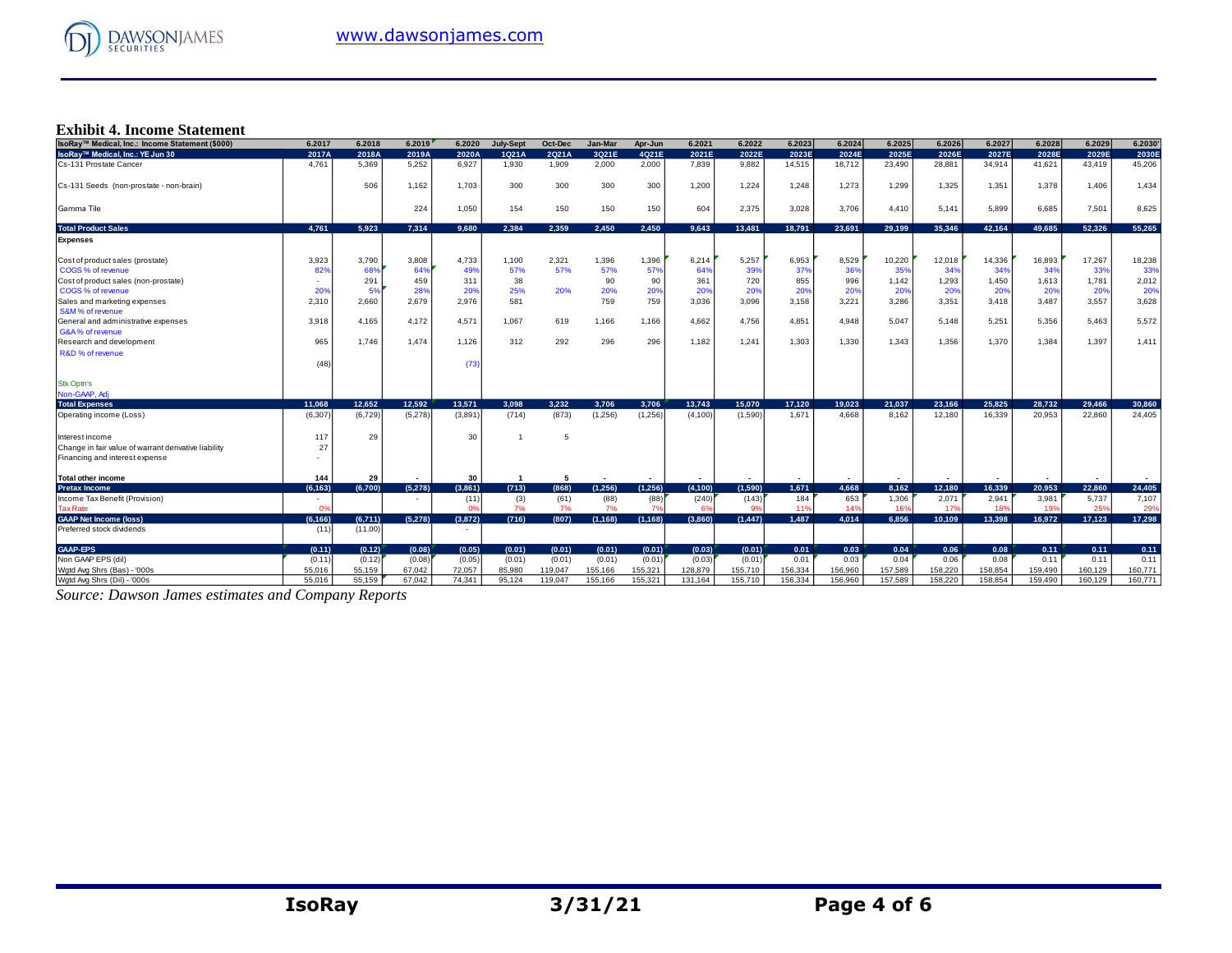

## Companies mentioned in this report

*GT Medical (private)*

## **Important Disclosures:**

#### **Price Chart:**



Price target and rating changes over the past three years: Initiated – Buy – July 1,  $2019$  – Price Target \$1.00 Update – Buy – September 26, 2019 – Price Target \$1.00 Update – Buy – November 22, 2019 – Price Target \$1.00 Update – Buy – February 5, 2020 – Price Target \$1.00 Update – Buy – May 13,  $2020$  – Price Target \$1.00 Update – Buy – September 22, 2020 – Price Target \$1.00 Rating Change – Neutral – October 20, 2020 – Price Target NA Update – Neutral – November 12, 2020 – Price Target NA Update – Neutral – March 31, 2021 – Price Target NA

Dawson James Securities, Inc. (the "Firm") is a member of the Financial Industry Regulatory Authority ("FINRA") and the Securities Investor Protection Corporation ("SIPC").

The Firm does not make a market in the securities of the subject company(s). The Firm has NOT engaged in investment banking relationships with ISR in the prior twelve months, as a manager or co-manager of a public offering and has NOT received compensation resulting from those relationships. The Firm may seek compensation for investment banking services in the future from the subject company(s). The Firm has NOT received any other compensation from the subject company(s) in the last 12 months for services unrelated to managing or co-managing of a public offering.

Neither the research analyst(s) whose name appears on this report nor any member of his (their) household is an officer, director or advisory board member of these companies. The Firm and/or its directors and employees may own securities of the company(s) in this report and may increase or decrease holdings in the future. As of February 28, 2021, the Firm as a whole did not beneficially own 1% or more of any class of common equity securities of the subject company(s) of this report. The Firm, its officers, directors, analysts or employees may affect transactions in and have long or short positions in the securities (or options or warrants related to those securities) of the company(s) subject to this report. The Firm may affect transactions as principal or agent in those securities.

Analysts receive no direct compensation in connection with the Firm's investment banking business. All Firm employees, including the analyst(s) responsible for preparing this report, may be eligible to receive non-product or service specific monetary bonus compensation that is based upon various factors, including total revenues of the Firm and its affiliates as well as a portion of the proceeds from a broad pool of investment vehicles consisting of components of the compensation generated by investment banking activities, including but not limited to shares of stock and/or warrants, which may or may not include the securities referenced in this report.

Although the statements in this report have been obtained from and are based upon recognized statistical services, issuer reports or communications, or other sources that the Firm believes to be reliable, we cannot guarantee their accuracy. All opinions and estimates included in this report constitute the analyst's judgment as of the date of this report and are subject to change without notice.